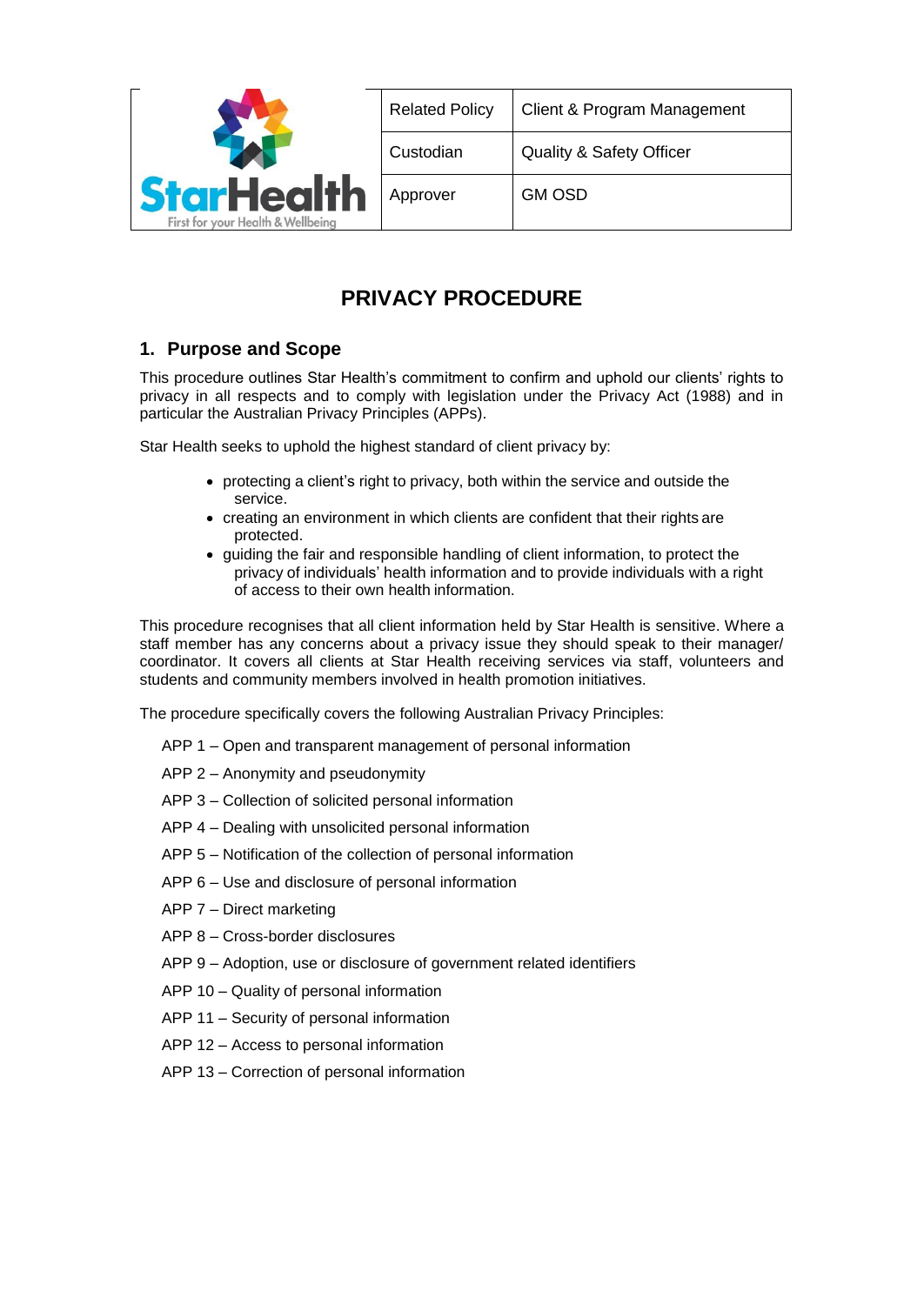## **2. Definitions**

| <b>Term</b>                   | <b>Definition</b>                                                          |  |  |
|-------------------------------|----------------------------------------------------------------------------|--|--|
| <b>Identifier</b>             | An 'identifier' of an individual is defined in $s$ 6(1) as a number,       |  |  |
|                               | letter or symbol, or a combination of any or all of those things, that     |  |  |
|                               | is used to identify the individual or to verify the identity of the        |  |  |
|                               | individual.                                                                |  |  |
|                               |                                                                            |  |  |
| government related            | A 'government related identifier' of an individual is defined in $s$ 6(1)  |  |  |
| identifier                    | as an identifier that has been assigned by:                                |  |  |
|                               |                                                                            |  |  |
|                               | $\Box$<br>an agency                                                        |  |  |
|                               | a State or Territory authority<br>$\Box$                                   |  |  |
|                               | an agent of an agency, or a State or Territory authority, acting<br>$\Box$ |  |  |
|                               | in its capacity as agent, or                                               |  |  |
|                               | a contracted service provider for a Commonwealth contract, or<br>$\Box$    |  |  |
|                               | a State contract, acting in its capacity as contracted service             |  |  |
|                               | provider for that contract.                                                |  |  |
|                               |                                                                            |  |  |
| Person reported as<br>missing | who has been reported as missing to a locating body;<br>$\bullet$          |  |  |
|                               | whose whereabouts are unknown to the locating body, and<br>٠               |  |  |
|                               | who is being sought by the locating body because there are                 |  |  |
|                               | serious concerns for their safety and/or welfare or for the                |  |  |
|                               | purpose of re-uniting them with their family                               |  |  |
|                               | (but does not include an individual who is being sought):                  |  |  |
|                               | in relation to legal matters, (including but not limited to), debt,        |  |  |
|                               | maintenance, support proceedings, wills, child custody,                    |  |  |
|                               | divorce or investigations into suspected criminal activity of the          |  |  |
|                               | individual, or                                                             |  |  |
|                               | for the purpose of genealogical research.                                  |  |  |
|                               |                                                                            |  |  |
| <b>Family</b>                 | includes the following (without limitation):                               |  |  |
|                               | a de facto partner of the individual;<br>٠                                 |  |  |
|                               | someone who is the child of the individual, or of whom the                 |  |  |
|                               | individual is the child;                                                   |  |  |
|                               | anyone else who would be a member of the individual's family               |  |  |
|                               | if someone mentioned in the two points above is taken to be a              |  |  |
|                               | member of the individual's family                                          |  |  |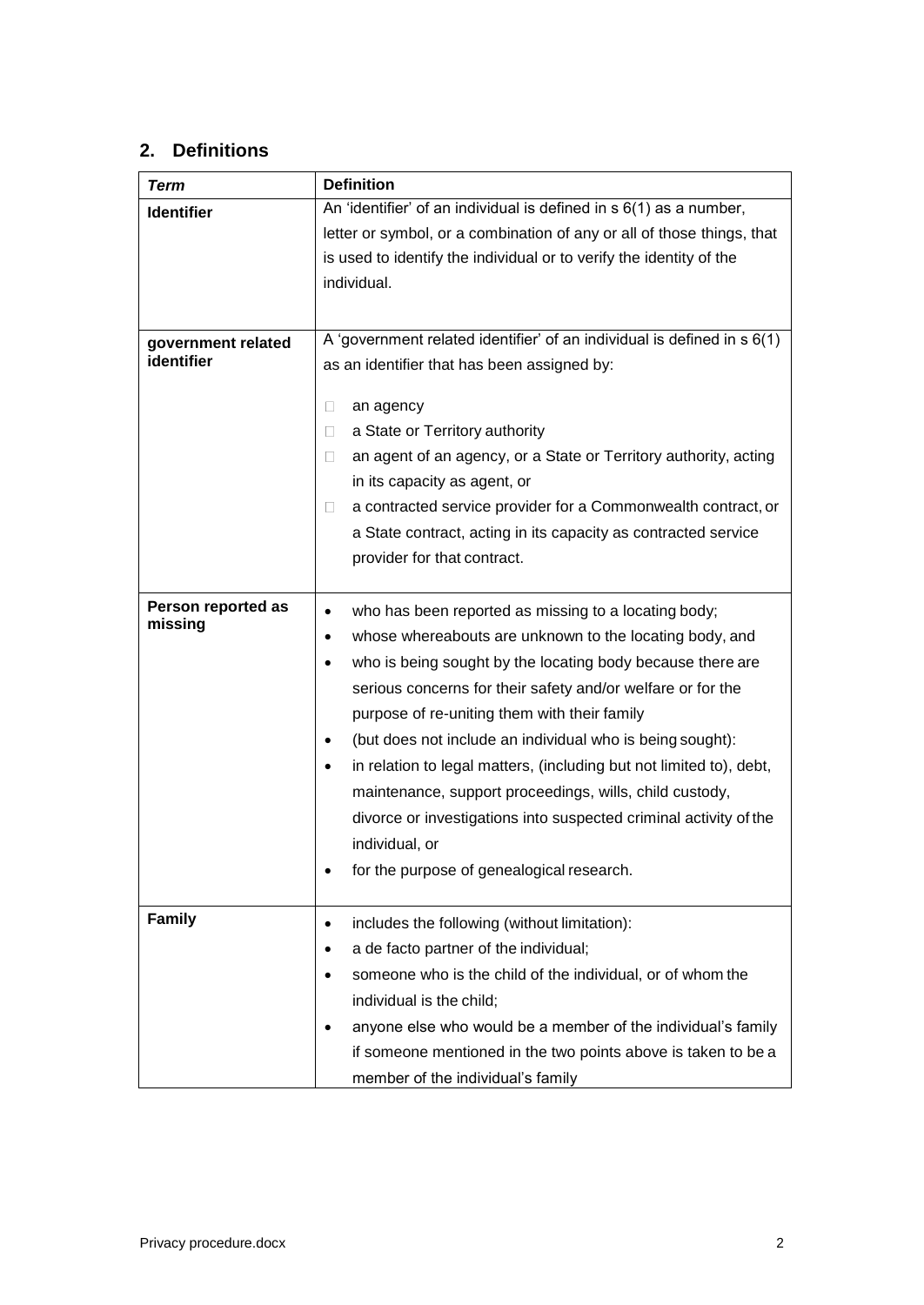## **3. Procedure**

Regular training of staff in operation of this procedure and in the APPs and the privacy and confidentiality sections of the Health Services Act (Vic) 1988, and the Health Records Act (Vic) 2001 will occur: The Australian Privacy Principles are as follows:

## **APP 1 – Open and Transparent Management of Personal Information**

Star Health will take reasonable steps in the circumstances to implement practices, procedures and systems relating to Star Health's activities that:

- $\Box$  will ensure that Star Health complies with the Australian Privacy Principles and a registered APP code (if any) that binds the entity; and
- □ will enable Star Health to deal with inquiries or complaints from individuals about the entity's compliance with the Australian Privacy Principles or such a code.

Star Health will have policies/procedures/instructions, including this Procedure, as necessary to fulfil requirements in APP 1.

This procedure will cover:

- $\Box$  Types of personal information collected and held;
- □ How Star Health collects and holds personal information;
- $\Box$  The purposes for which the entity collects, holds, uses and discloses personal information;
- $\Box$  How an individual may access personal information about the individual that is held by the entity and seek the correction of such information;
- $\Box$  How an individual may complain about a breach of the Australian Privacy Principles, or a registered app code (if any) that binds the entity, and how the entity will deal with such a complaint;
- $\Box$ Information regarding any likely disclosure of personal information to overseas recipients and the locations and details

Star Health will ensure that the privacy policy is available free of charge and located on the Star Health website [www.starhealth.org.au](http://www.starhealth.org.au/)

## **APP 2 – Pseudonymity**

- In the interests of quality healthcare and continuity of care, Star Health will communicate to clients the possible impacts on their treatment of being an anonymous client or using a pseudonym.
- Names or other sensitive information will not be called across a waiting area.

## **APP 3 – Collection of Solicited Personal Information**

- Only information which is relevant for providing a service or fulfilling the organisation's responsibility, should be collected from a client.
- Client consent is needed for the collection of any client information.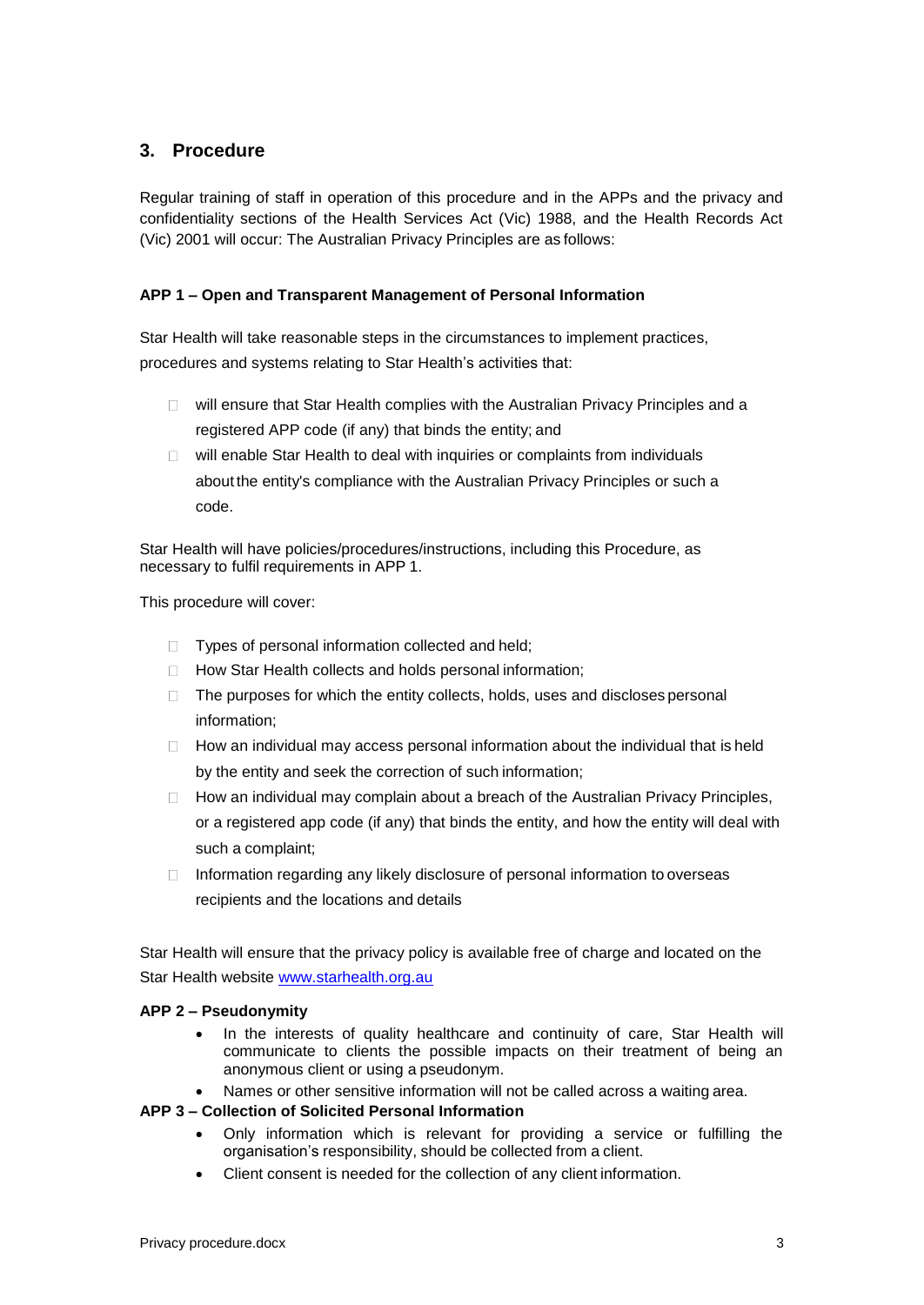- Personal client information should be collected only from the client or a responsible other (e.g. a carer, parent, guardian, spouse or partner).
- Information will be collected in a lawful, fair and non-intrusive way, with consideration given to the individual's circumstances and any cultural considerations.
- At the time of collection (registered clients), or as soon as practicable afterwards, the individual is to be made aware of:
	- The fact that information is being collected.
	- The identity of Star Health and how it may be contacted.
	- The client's right of access to his/her personal record and his/her right to correct it.
	- The purpose of the collection.
	- To whom it may be disclosed, including legal obligations to disclose to relevant authorities or as duty of care.
	- The main consequences if the information is not provided.
	- Whether the supply of the information is legally required.
- The above is the responsibility of service providers.
- The above does not apply to casual clients, though all other privacy principles and practices apply to their relationship with Star Health
- Clients should be registered by their correct given names, not shortened names or nicknames.
- Clients have the right to be registered as an anonymous client or under a different name or pseudonym and when they elect to do this the consequences of this decision need to be explained by the clinician, especially possible effects on discontinuity of care and possible need to be asked the same questions multiple times (eg allergic reactions). See APP 2.)
- Client information will be collected on ISCH' TrakCare, Titanium, Medical Director or SHIP systems
- Client information that Star Health receives via a third party, whether solicited or unsolicited, will also be treated according to the same privacy principles and practices as information collected by Star Health.
- Information will be collected in a confidential manner.

Star Health may collect sensitive information about a person reported as missing or may use or disclose personal information about a person reported as missing. If Star Health has a request for information a note must be made of that disclosure on Trakcare, Medical Director, Titanium or SHIP. Staff must not collect, use or disclose personal information about an individual who has been reported as missing if they reasonably believe that the collection, use or disclosure of the information would pose a serious threat to the life, health or safety of any individual

#### **APP 4 - Dealing with Unsolicited Personal Information**

Unsolicited information is information Star Health did not solicit. When Star Health receives unsolicited client information staff will determine if Star Health would have been permitted to collect the information in accordance with APP 3 and

- If able to be lawfully collected under APP 3, apply APP 5 13 in relation to the information (ie as if it were collected under APP 3); and
- If not able to be collected under APP 3, ISCH will destroy or de-identify the information if reasonable and lawful to do so.

## **APP 5 – Notifying Clients about Reasons and Rights**

Star Health will inform people regarding data collection as follows: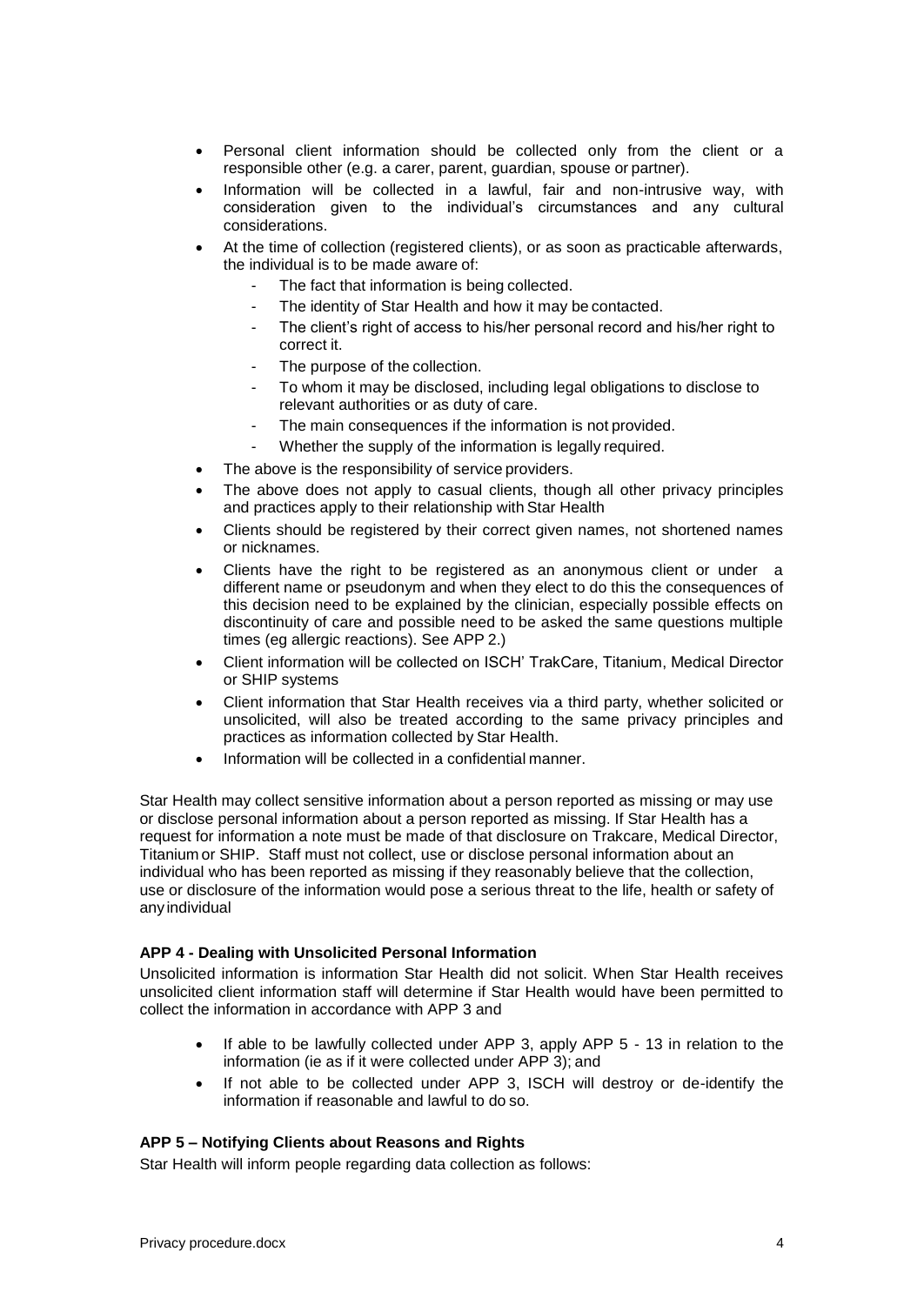- Who is doing the collection and identify Star Health as the collector;
- Types of data and reasons for collection and legal bases of collection;
- Times and methods of collection, for example at Intake and Referral;
- Any other organisations who routinely or who may already have provided, information about the person and details of this information and lawful bases for so doing
- Any information collected by Star Health by compulsion of law;
- Main consequences for people if Star Health does not collect information;
- How people may access or have amended the information Star Health collects which will be included in this procedure
- How people may complain about a breach of any APP
- Any overseas disclosure of data and likely countries

#### **APP6 - Use and Disclosure**

- Staff should not acknowledge to others that a person is a client of Star Health.
- Results of tests or other professional information will not be given in the presence or hearing of other clients or staff.
- Names, addresses or phone numbers will not be given to people outside the centre, even if they say they are friends or relatives.
- In response to an enquiry from another organisation about client contact details, enquirers should be asked what they hold and if details differ. The enquirer should be called back before information is given. (This process checks that it is the organisation it says it is and allows time for the client to be contacted if that is appropriate.)
- Information disclosed confidentially by a client to a staff member should remain confidential unless:
	- **Consented** the client gives consent for it to be shared with other staff.
	- Legally required the information is such that mandatory reporting or a legal requirement requires disclosure to an appropriate, lawful agency or there is a clear duty of care to disclose. Note: in such cases, Star Health will make a written or electronic file note to this effect.
- Clients or their problems should not be discussed with other (non-treating) staff or other people (other clients, friends or relatives).
- As part of case management it is the usual practice for service staff to discuss client information with other service staff employed by Star Health and outside the organisation involved in shared care. Service staff must ensure that clients understand that this occurs.

### Secondary Purpose Disclosure

- Information that is necessary for the primary purpose for which it was collected, or a directly related secondary purpose that the person would reasonably expect, may be disclosed after general client consent is given. Examples of secondary purposes include:
	- A community health nurse sending client details to the council so they can organise home help.
	- An Occupational Therapist sending client details to builders to get quotes on a bathroom modification.

## **APP 7 – Direct Marketing**

Use of Information in Direct Marketing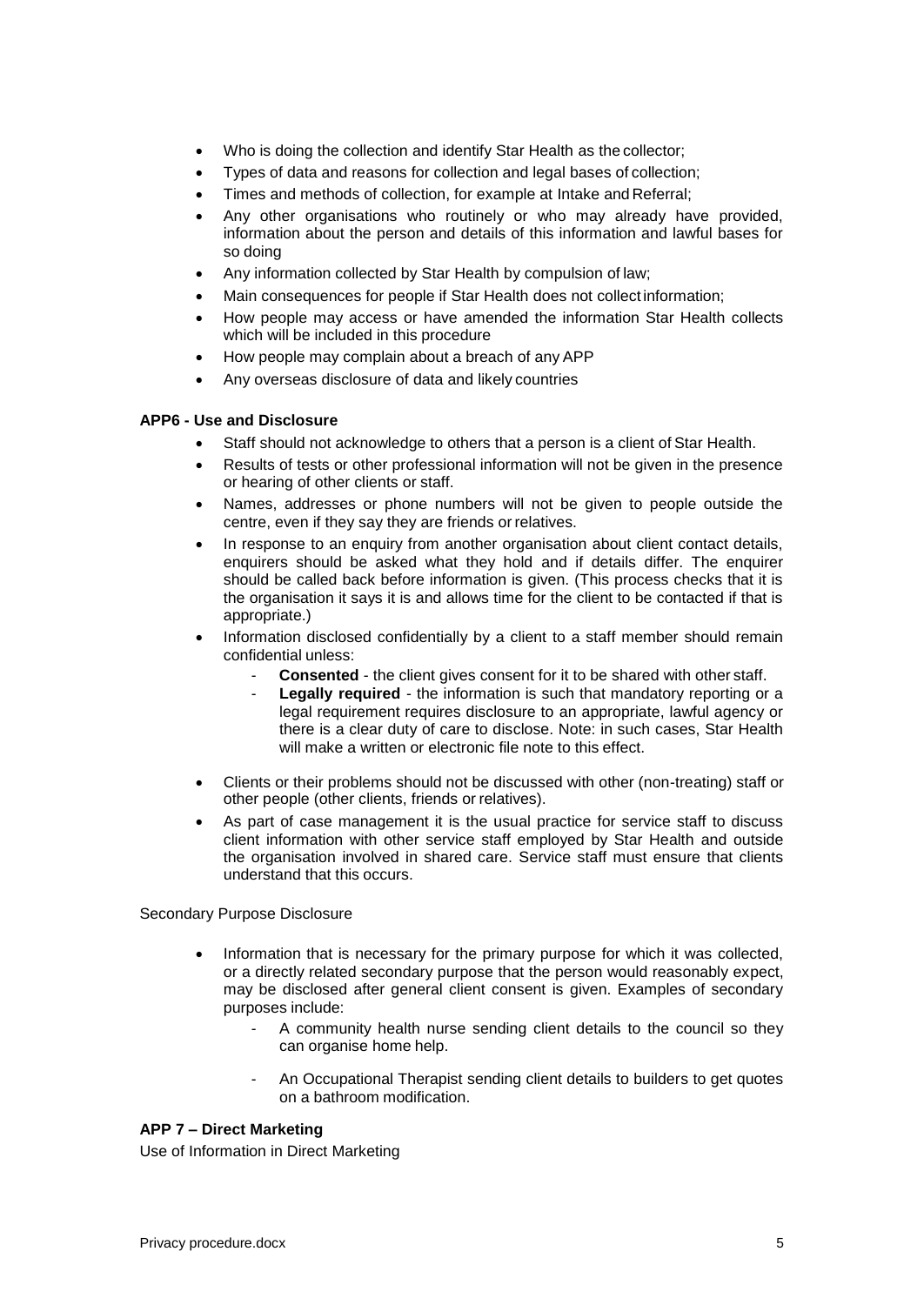Star Health will not use or disclose client, carer or staff information for the purpose of direct marketing if the person has requested orally or in writing that their information not be used for that purpose and will only do so if we:

- Obtain consent from the person in writing; and
- Inform the person of the likely nature and intended use of the information; and
- Provide the person with information on how to withdraw their consent to disclose for direct marketing purposes; and
- Retain a hardcopy or electronic copy of the consent.
- In communications with people about direct marketing, Star Health will always include a reminder that the person can withdraw consent to be involved in direct marketing at any stage, orally or otherwise. Star Health will keep a record of any such communications.

Consent to Receive Direct Marketing

- Star Health will always request and obtain written consent before engaging in direct marketing itself, or allowing others to on its behalf.
- In communications with people about direct marketing, Star Health will always include a reminder that the person can withdraw consent to be involved in direct marketing at any stage, orally or otherwise.

Requests from People to Not Receive Direct Marketing

Star Health will acknowledge in writing or email any requests not to receive direct marketing and will:

- Abide by requests as soon as is practicable
- Keep a record of any communications to or from people regarding direct marketing
- Not charge fees to those applying to not receive direct marketing or to effect the request

### **APP8 – Overseas Disclosure of Personal Information**

As other countries' standards of data protection differ to ours, Star Health will take reasonable steps to ensure an overseas recipient of sensitive information when provided by Star Health does not breach APP8. These steps include:

- Obtaining the person's consent as above; and
- Star Health considering entering into an enforceable contractual arrangement with any overseas recipients to abide by the Act and its principles when:
- The information is sensitive (as defined in the Act) and adverse consequences are likely from any mishandling of the sensitive information
- Star Health has not had dealings with the organisation before or there are reasons to distrust the organisation

Star Health may disclose information to overseas recipients and not abide by APP8 where required by law to do so.

## **APP9 – Government-related Identifiers and Star Health Unique Identifiers**

Government-related Identifiers

Star Health will not adopt as its own identifier a government-related identifier unless: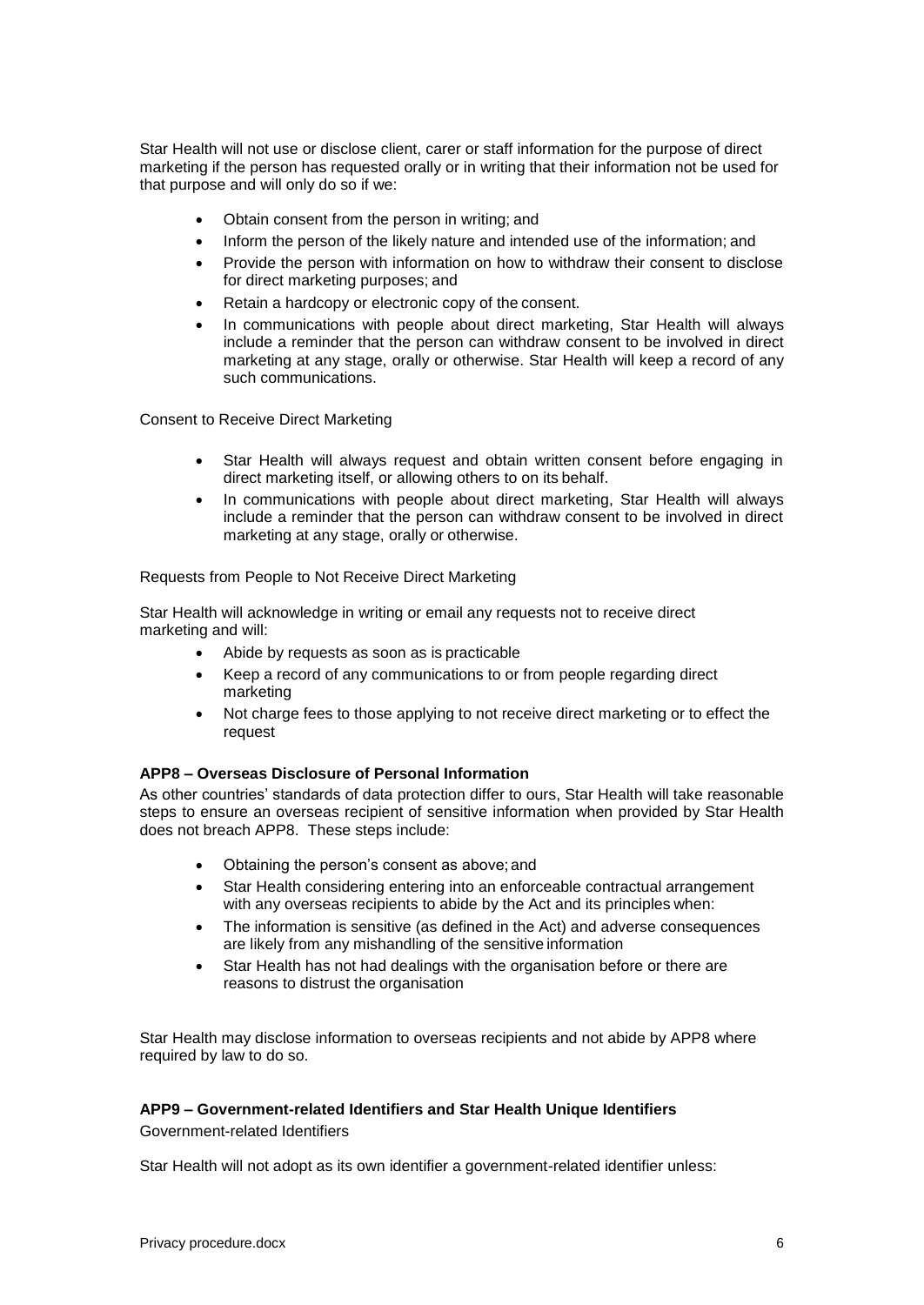- Reasonably necessary to verify the identity of the person
- Reasonably necessary to fulfil obligations to an agency or a State or Territory authority (eg Department of Veteran Affairs, DVA, or Centrelink Confirmation eServices)
- Required or authorised by an Australian law, court/tribunal order
- A permitted general situation exists

Unique identifiers assigned by another organisation (e.g. Medicare and DVA numbers) are not to be disclosed unless it is necessary for ISCH to fulfil its obligations to the other organisation, or the individual's consent to the disclosure has been obtained.

Star Health Unique Identifiers

- **Dental**  all registered clients of Star Health are assigned a unique Dental Record (DR) number when they use the dental service and the Titanium database used according to Dental Health Services Victoria (DHSV) guidelines.
- **Community Health -** a UR number will be assigned clients and data recorded as per Star Health's Trakcare or SHIP guidelines
- **GP –** all medical clients of Star Health will be assigned a unique medicalrecord
- Clients without a UR number may only receive services provided in a group or as part of a health promotion program as a casual client.
- Clients who do not consent to a registration and a record being made up cannot receive individual services.
- Where clients have privacy concerns they can be registered against 'anonymous client'.

#### **APP10 – Keeping Personal Information Accurate, Current & Complete (Quality)**

Star Health will take reasonable steps to ensure data it retains and uses is accurate, current, complete and relevant. These include:

- For all services other than dental, amendments to clients personal details (name, address, incorrect date of birth etc) are to be updated in TrakCare by Reception, I&R or the service provider who collects the information.
- When clients re-present for treatment, our intake process re-confirms and updates basic bio-demographic information which is recorded on electronic databases, including TrakCare, Medical Director and Titanium
- Clinical information is recorded and updated on TrakCare, Medical Director and Titanium as indicated clinically
- Clear writing is to be used on all documents relating to client information and record keeping.
- From time-to-time Star Health will schedule training for clinicians in recording client progress notes and clinical records, including operation of and changes to relevant Acts (eg privacy and client records)

#### **APP11 Security of Personal Information, Storage, Transport & Confidentiality**

Star Health will take necessary reasonable steps to secure data from interception, misuse, interference, modification or loss. This includes storage, transport and electronic transmission of data.

Physically Securing Client Records

 During office hours when staff are not in attendance in their offices, all client records or information are to be kept out of sight. It is the responsibility of the staff member to ensure files in their possession are kept safely andconfidentially.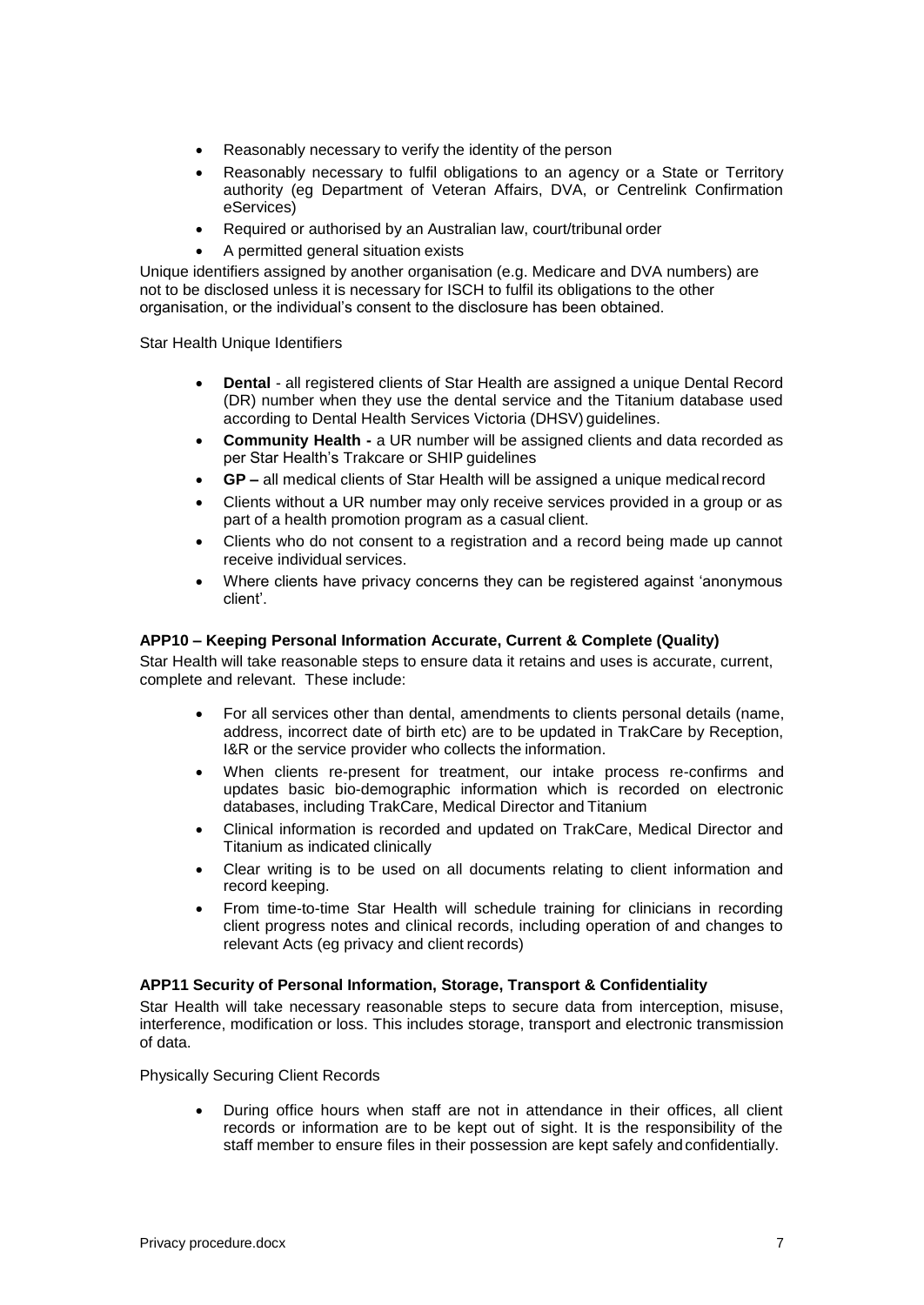- Client records (other than dental records) are to be returned to the central client records storage area at each site at the end of the day and are locked away overnight.
- Records carried on home visits, are to be kept in a locked briefcase and carried with ISCH staff at all times. They are not to be left in cars or taken home.
- Personal information that does not need to be kept (eg. photocopies or professional diaries) is to be permanently destroyed, usually by shredding.
- All discussions about clients, whether they are between staff within the organisation, or on the phone, must occur in a confidential environment (ie. in offices, not in reception, corridors or the staff room).

### **Email and Electronic Transmission (includes S2S)**

After a client has consented to release information and this is documented in the client record, personal client information may only be transmitted electronically by:

- S2S/Connecting Care e-referral systems
- Secure email of a PDF file; or
- **•** Facsimile.

When emailing/faxing client information, ISCH will take reasonable steps to ensure information is secure from loss, unauthorized access and modification.

#### **Using Secure Email**

- Email only PDF versions of text and image documents
- Convert PDF documents to uneditable format where available
- Check PDF files have converted correctly and all pages are correct before sending
- Check that "addresses" on emails and faxes match intended recipients before sending
- Activate the "read receipt" option in email software before sending
- Add to progress notes that the email/facsimile was received correctly
- Follow-up emails/faxes not confirmed as received

## **Further Steps to Securing Email**

- The Business Systems Support Manager will:
	- Minimise external or remote access to unencrypted emails on server (firewalls, police checks of IT staff)
	- Minimise the number of internal staff that have server access to unencrypted emails
	- Oversee contractor access to unencrypted server emails and take steps to minimise unauthorised access or copying
	- Add suitable disclaimers/warnings to email footers of all staff

## **APP12 Access to Personal Information**

Clients and others have rights to access information Star Health holds about them but these rights are not unrestricted. Unless there are lawful grounds for denying access Star Health will:

- Upon request by a person to give access to their own information held by Star Health, give access in a form requested by the person; and
- Respond to the request to give access within 30 days of receiving therequest. *Work Instruction – Releasing Health Records to Client or Other*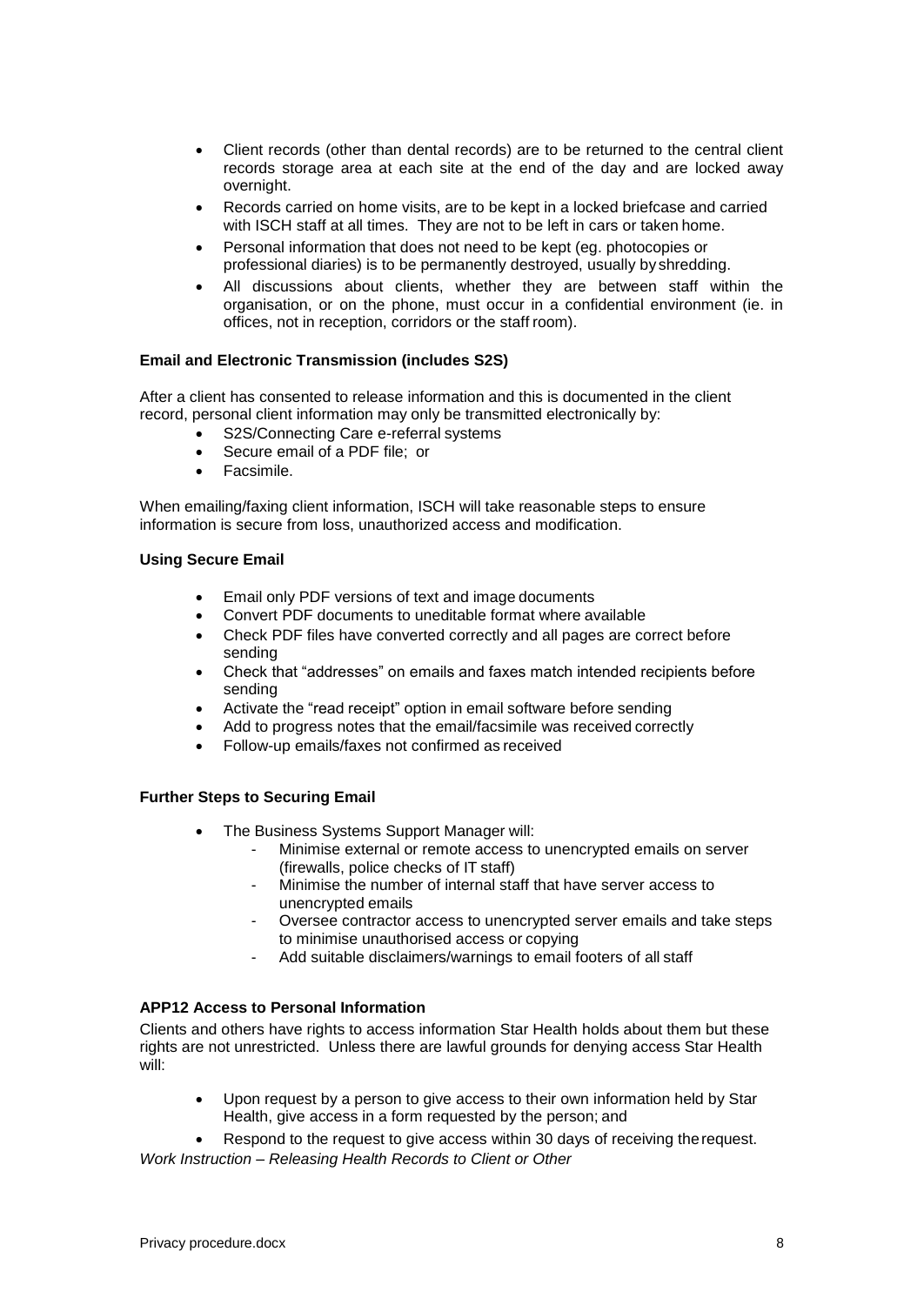- All 'Access to Information' or 'FOI' requests are to be handled according to the work instructions set out in WI 3.1.2 Releasing Health Records to Client or Other.
- Unless the informal process is appropriate an 'Access To Information Form' must be completed by the client and submitted to theCEO.

#### *Denying Access to Personal Information*

- For requests of access to health-related information, the General Manager Primary Health Care will oversee the access and have the final decision if there are reasonable grounds to deny access.
- However access will not be granted where:
	- There are reasonable grounds that this would constitute a serious threat to the life or health of the client or other individual.
	- o Giving access would unreasonably affect the privacy of another
	- o The request is seen as frivolous or vexatious
	- o Access would interfere with any legal proceedings or commercial dealings between Star Health and the person
	- o Denying access is required or authorised by law.

#### *Staff Access - Personal Information*

- Access to client records and any other documentation relating to clients is limited to Star Health staff who have a legitimate reason to have access.
- Clients are informed that the record system is used within a multi-disciplinary organisation, so other Star Health staff may have access to their file, particularly if other services are provided.
- If hard client records are used in reception they should be concealed at all times.
- Reception staff who access client information such as appointment books and dairies, must ensure this information remains private.
- Reception staff taking personal details over the phone must exercise care in taking details accurately and discreetly.

#### **APP13 – Correction of Personal Information**

 Clients also have the right to correct their information. When a client makes a correction to a record the original information is retained, not destroyed.

#### **Retention and Disposal**

- Client records or their notes are not destroyed (copies excepted).
- Dental records are archived in the client records room when a client is deceased. All other client records are archived to separate storage, still in UR sequence, in the client records room. Archiving is done at the request of service staff, usually when a client is deceased, has moved to a nursing home, or has become ineligible for services following a move to another area.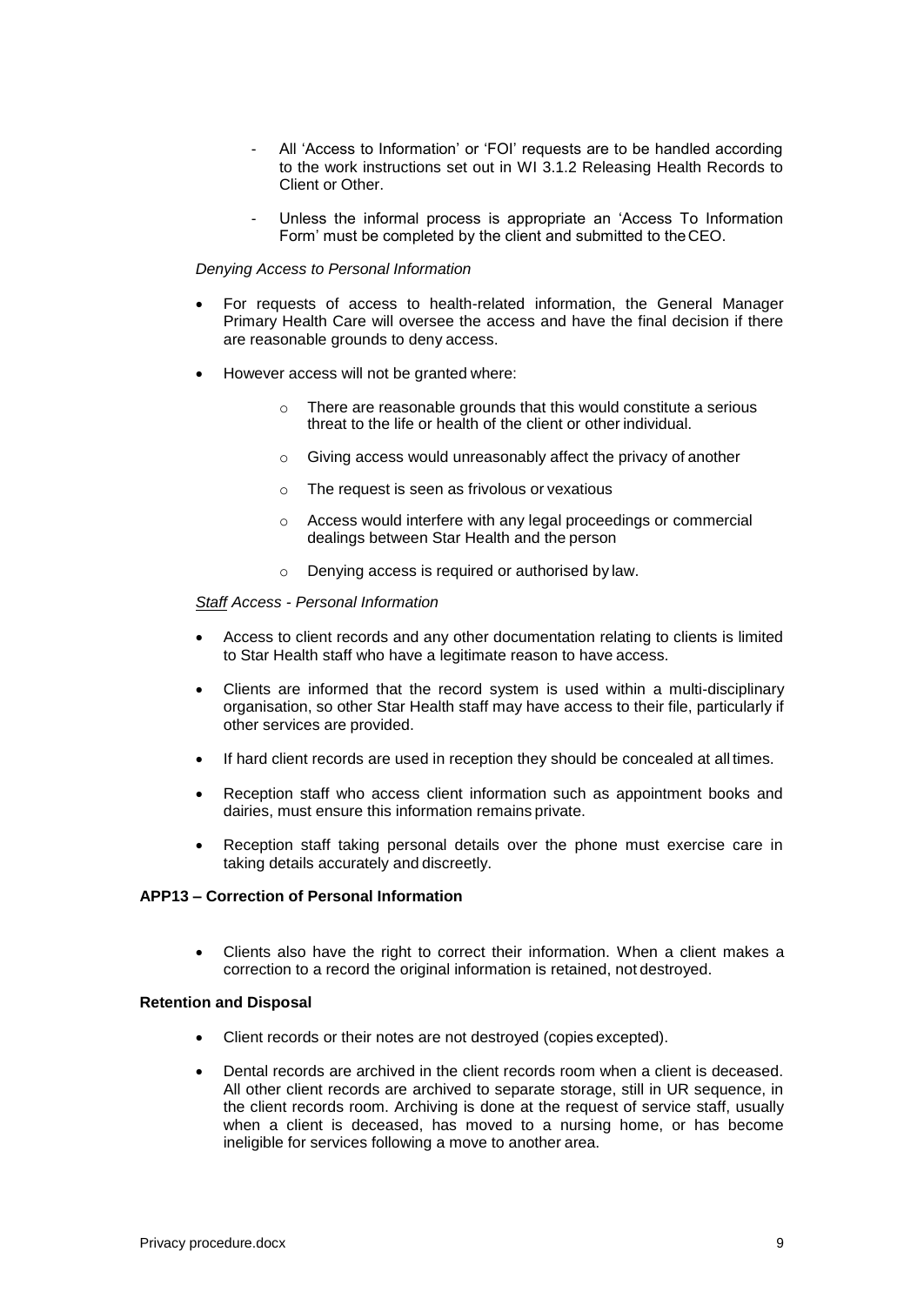- Paediatric records are stamped with an alert to prevent early destruction and should be kept for 25 years. (In readiness for the introduction of scanning of records compliant with the new Evidence Act (Vic) 2008, current Star Health procedure is to retain all client records.
- When a client requests health information to be transferred to another organisation or individual, Star Health will retain the original information and a copy will be sent.

#### **Openness**

- All clients have the right to request a copy of this procedure.
- Clients are informed of how Star Health collects, holds and discloses their information. This is achieved verbally by service coordination and in writing by the Rights and Responsibilities brochure and the "Your information, it's private" flyer issued to new clients. Service staff also discuss privacy issues with clients when they gain client consent as part of the registration process.

#### **Quality**

Clear writing is to be used on all documents relating to client information and record keeping.

#### **Security – Storage, Transport and Confidentiality**

- During office hours when staff are not in attendance in their offices, all client records or information are to be kept out of sight. It is the responsibility of the staff member to ensure files in their possession are kept safely and confidentially.
- Client records (other than dental records) are to be returned to the central client records storage area at each site at the end of the day and are locked away overnight.
- Records carried on home visits, are to be kept in a locked briefcase and carried with ISCH staff at all times. They are not to be left in cars or taken home.
- Personal information that does not need to be kept (eg. photocopies or professional diaries) is to be permanently destroyed, usually by shredding.
- All discussions about clients, whether they are between staff within the organisation, or on the phone, must occur in a confidential environment (ie. in offices, not in reception, corridors or the staff room).

#### **Security – Electronic Transmission (S2S, Email and Facsimile)**

Only after a client has consented to release information, and this is documented in the client record, personal client information may be transmitted electronically by the S2S/Connecting Care e-referral systems, secure email of a *PDF* file or by facsimile.

When emailing/faxing client information, Star Health will take reasonable steps to ensure information is secure from loss, unauthorized access and modification.

- Staff and clinicians will:
	- Email only *PDF* versions of text and image documents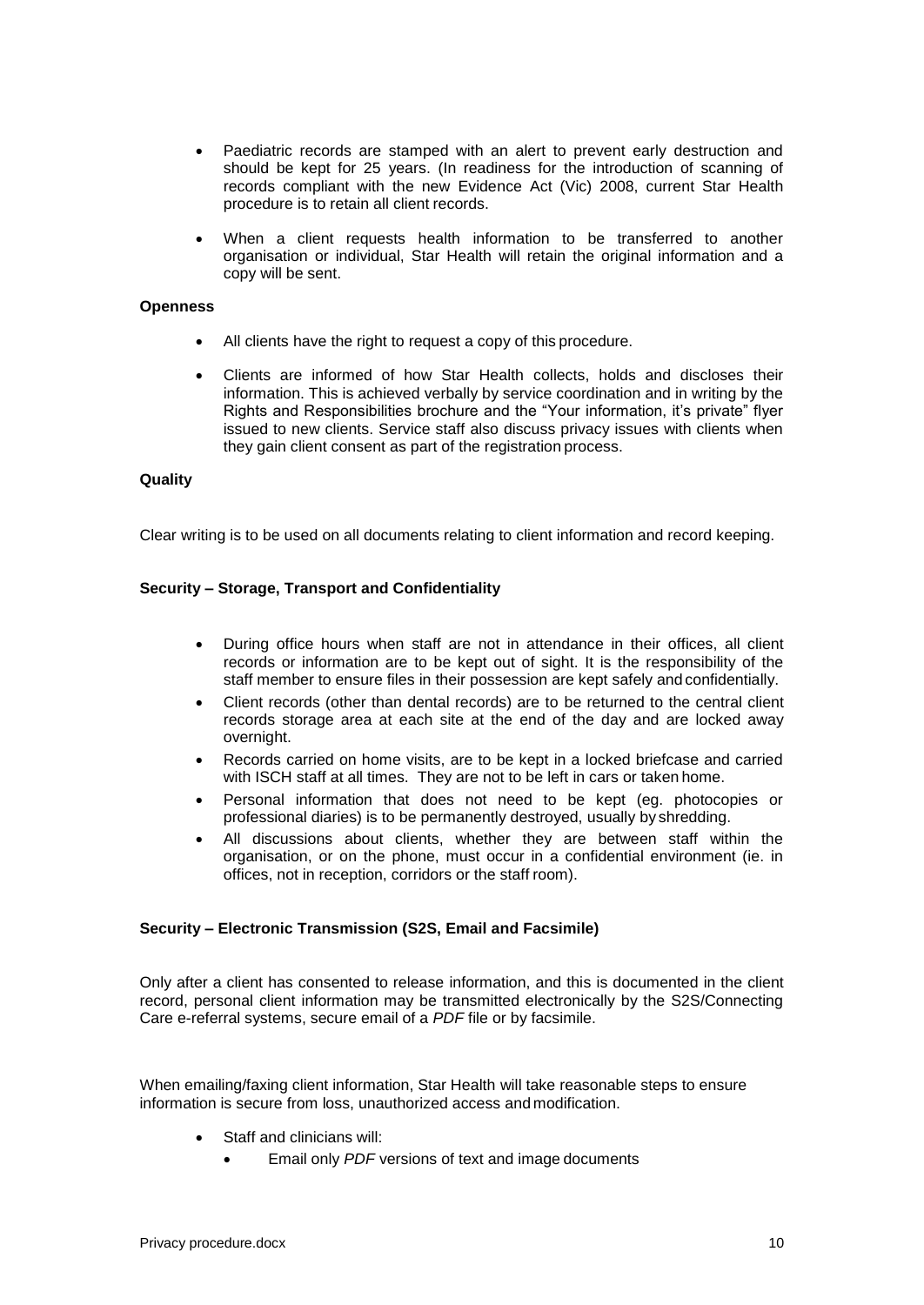- Convert *PDF* documents to uneditable format where available
- Check *PDF* files have converted correctly and all pages are correct before sending
- Check that "addresses" on emails and faxes match intended recipients before sending
- Activate the "read receipt" option in email software before sending
- Add to progress notes that the email/facsimile was received correctly
- Follow-up emails/faxes not confirmed as received
- The IT Officer will:
	- Take steps to minimise external or remote access to unencrypted emails on server (firewalls, police checks of IT staff)
	- Take steps to minimise the number of internal staff that have server access to unencrypted emails
	- Oversee contractor access to unencrypted server emails and take steps to minimise unauthorised access or copying
	- Add suitable disclaimers/warnings to email footers of all staff

#### **Retention and Disposal**

- Client records or their notes are not destroyed (copies excepted).
- Dental records are archived in the client records room when a client is deceased. All other client records are archived to separate storage, still in UR sequence, in the client records room. Archiving is done at the request of service staff, usually when a client is deceased, has moved to a nursing home, or has become ineligible for services following a move to another area.
- Paediatric records are stamped with an alert to prevent early destruction and should be kept for 25 years. (In readiness for the introduction of scanning of records compliant with the new Evidence Act (Vic) 2008, current ISCH procedure is to retain all client records.
- When a client requests health information to be transferred to another organisation or individual, Star Health will retain the original information and a copy will be sent.

#### **Access and Correction**

*By Staff*

- Access to client records and any other documentation relating to clients is limited to Star Health staff who have a legitimate reason to have access.
- Clients are informed that the record system is used within a multi-disciplinary organisation, so other Star Health staff may have access to their file, particularly if other services are provided.
- If hard client records are used in reception they should be concealed at all times.
- Reception staff who access client information such as appointment books and dairies, must ensure this information remains private.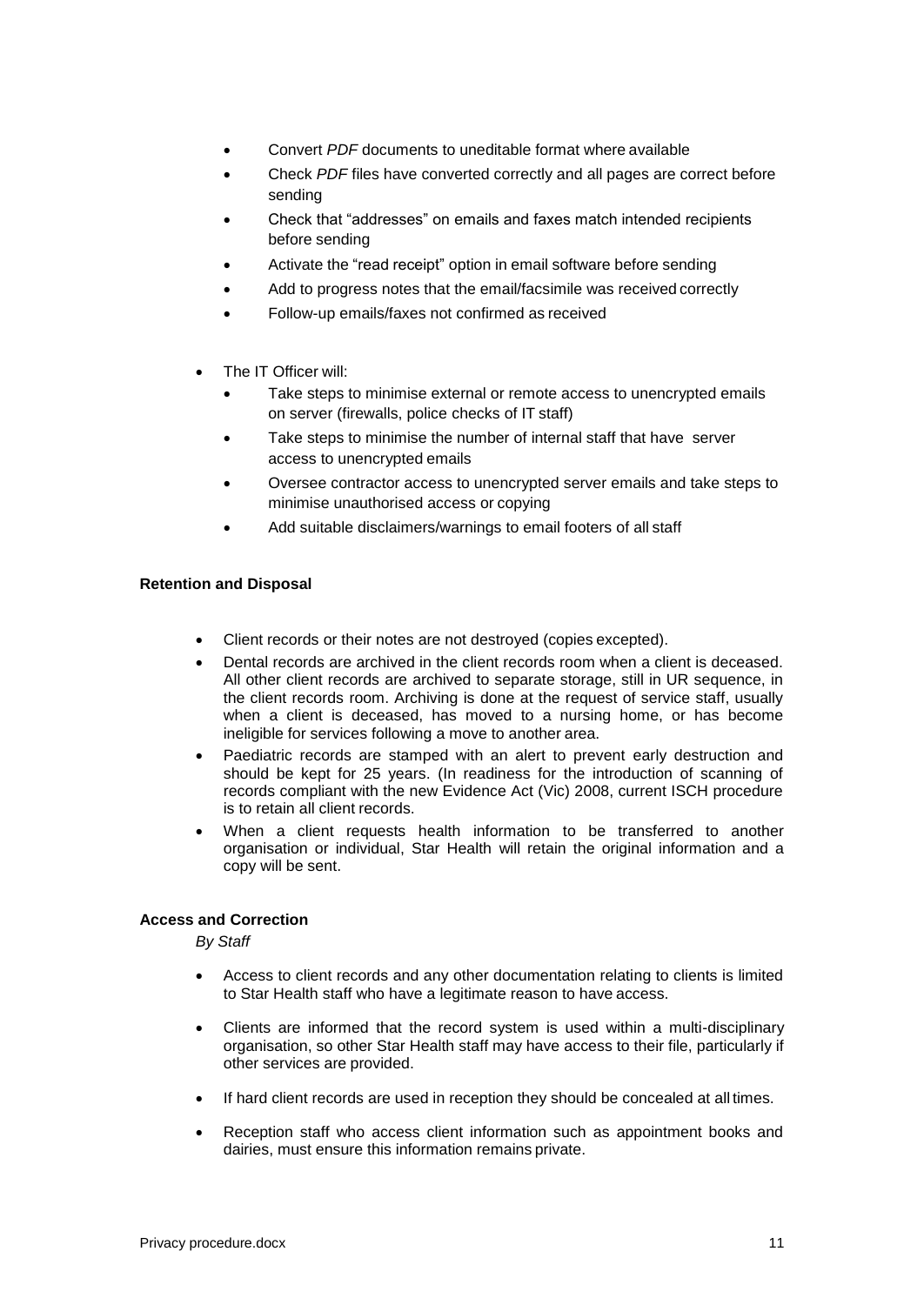Reception staff taking personal details over the phone must exercise care in taking details accurately and discreetly.

### **Correcting Information**

Clients also have the right to correct their information. When a client makes a correction to a record the original information is retained, not destroyed.

#### **Sensitive Information**

- In the health context all personal information is sensitive.
- Documented client consent (by signing the Questions Concerning General Health Form for dental clients and verbal consent using the SCTT for all other clients) must be gained before collecting client information, unless it is required by law or its collection is necessary to prevent or lessen a serious and imminent threat to the life or health of any individual.

#### **Client Record Audits**

As per the Client Health Records procedure, electronic client records will be monitored and audited for compliance. Auditing will include both administrative information and content of the client record. Separate processes exist for auditing of Oral Health and Community Health client records.

#### **DOCUMENTATION**

- Consent to Use Photo Form
- Consent to Release Information Form

### **RECORDS**

Many of the "records" below are now "electronic":

- □ Hardcopy and softcopy client records (hardcopy, TrakCare, Medical Director and Titanium), including "Progress Notes" that record that emails/facsimiles have arrived correctly
- □ Form Consent to Use Photo Form.
- $\Box$  SCTT completed electronically by service coordinators, printed and a hard client file made up by Reception. Written consent is gained by service staff and becomes part of the hard client record.
- □ HACC Functional Assessment Screen.

## **Training Staff in Privacy and Health Records Act**